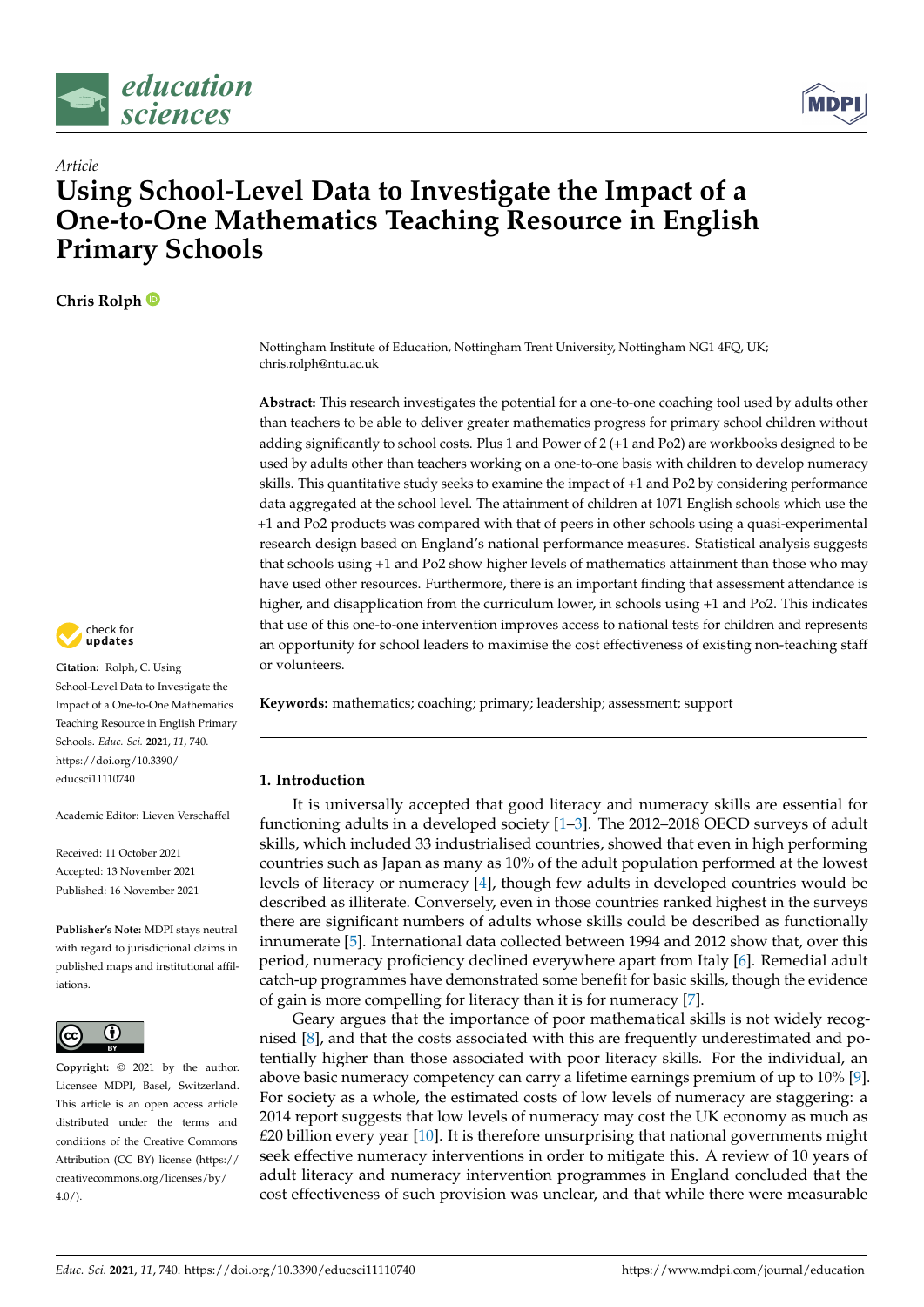personal and social gains for adults improving their literacy and numeracy skills, with consequent financial benefits for the individuals, there was insufficient evidence to measure the economic impact of the provision [\[11\]](#page-8-9). The situation in England is in line with that of other developed economies, but weak evidence has not diminished the calls for renewed national approaches to address shortcomings in adults' literacy and numeracy skills [\[12\]](#page-8-10). However, if it is difficult to make up lost educational ground once people have begun to play a part in a nation's economy it is even more important to ensure that little ground is lost in the first place—in other words, to address the gaps in learning earlier and look at the development of skills amongst younger children. Once an educational achievement gap opens between socioeconomically disadvantaged children and their more affluent peers it becomes increasingly difficult for those left behind to catch up: the so-called "Matthew effect" [\[13\]](#page-8-11). This can be compounded if children become anxious about their mathematical ability, generating a perpetual cycle of further underachievement leading to increased anxiety [\[14\]](#page-8-12). There is therefore an educational imperative to close achievement and attainment gaps as early as possible, and in particular before children move to secondary school.

In 1999 the UK government introduced a national numeracy strategy for England. The direction of travel was not entirely new, following from previous governments' attempts to influence both the curriculum and the practice in primary schools [\[15\]](#page-8-13). General levels of numeracy were raised through the strategy, but there is evidence that it had little impact on some of the weakest children [\[16\]](#page-8-14). The national numeracy strategy was ultimately absorbed into a more general framework for primary schools, but the emphasis on mathematical skills was retained and built into national accountability measures for schools, including publicly available league tables and inspection reports. In common with international comparison countries [\[17,](#page-8-15)[18\]](#page-8-16) England's most disadvantaged children are those whose mathematics attainment lags most behind their peers. To address the impacts of disadvantage, since 2011 English schools have received additional funding targeted at children from poor socio-economic backgrounds, with an expectation that this is used to raise their attainment in tangible ways that are evident in the accountability measures. While school leaders welcome this "pupil premium" funding, they experience additional pressures in the requirement to justify how it has been spent and to demonstrate progress on the part of their disadvantaged children [\[19\]](#page-8-17). Similar government policies around the world suggest that simply adding more money into the system, however specifically targeted, does not guarantee improvements for those children who have fallen furthest behind [\[20,](#page-8-18)[21\]](#page-8-19). Despite this evidence, English school leaders are given autonomy over the pupil premium spend but must ensure that the funding drives improvements [\[22\]](#page-8-20), and the need for school leaders to identify cost-effective interventions is therefore crucial.

The injection of additional money into the English educational system spawned a proliferation of off-the-shelf products and strategies which promise learning gains for disadvantaged children as a result of spending the pupil premium funding. To aid school leaders the UK government established the Education Endowment Foundation (EEF) to generate and gather evidence in relation to effective approaches to improve outcomes for disadvantaged children. The EEF publishes an online Toolkit which summarises findings from meta-studies and purpose-designed research studies (often based on randomised control trial investigations). One-to-one tuition by a teacher or other adult is identified by the EEF as having a significant impact, though at a relatively high cost [\[23\]](#page-8-21). The evidence for this conclusion is based on several meta-studies, four of which focus entirely on literacy, and seven single studies, only two of which relate to numeracy: the development of mathematical skills is under-represented in this evidence base. A UK government review of literacy and numeracy catch-up strategies demonstrated similar bias, with literacy strategies outnumbering numeracy in the ratio 5 to 1 [\[24\]](#page-8-22). There is a pressing need for further studies of mathematics catch-up strategies in England.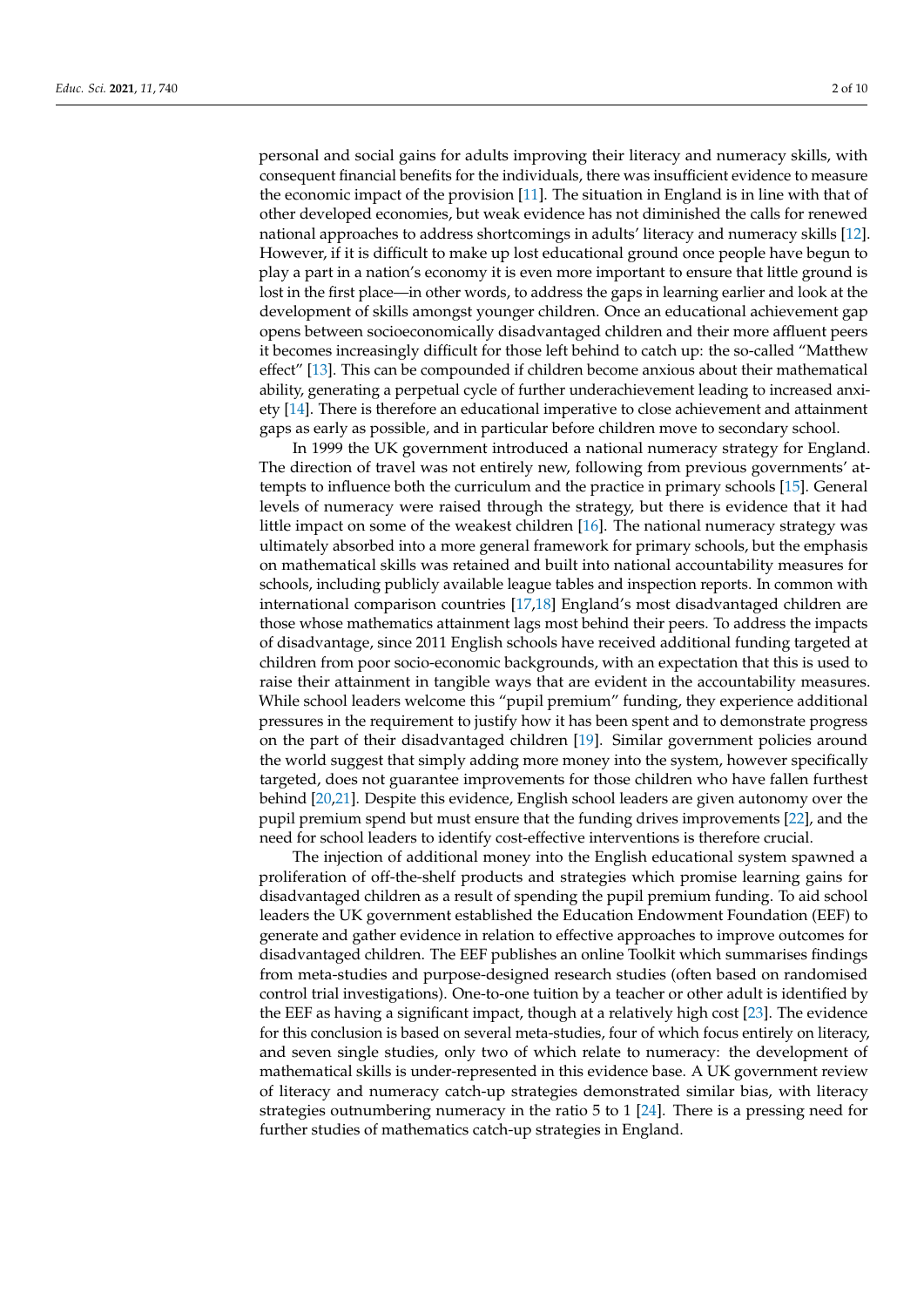### **2. Methods**

Since the 1988 Education Reform Act, schools in England have had to publish data showing the performance of their pupils, as well as data relating to finances, workforce and pupil absences [\[25\]](#page-8-23). For primary schools the last dataset released prior to the COVID-19 pandemic (2019) listed more than 300 fields of data for each school, most relating to children's performance in reading, writing and mathematics. These are based on summative teacher assessments and externally set tests at the ages of 7 and again at 11, when they transfer to secondary school. With 15,000 primary schools in England this provides a rich source of data in the public domain which can be investigated by researchers interested in school and pupil performance. For the purposes of these national dataset children are grouped according to disadvantage, which in this case relates to the family income. The definition of disadvantage in English schools refers to families whose income has fallen below a nationally set threshold which enables the children to claim free school meals at any time in the previous 6 years. This entitles them to pupil premium funding. While this is not very sophisticated, it does mean that there is a common understanding of the meaning of disadvantage within the English school system. Similarly, three national prior attainment ability groups are defined by children's performance in assessments at age 7, averaged across reading, writing and mathematics.

This project made use of the publicly available school-level data to investigate the mathematics attainment of children in English primary schools that had used a particular one-to-one catch-up programme. The chosen mathematics intervention comprises two resources which are often purchased together and used sequentially: Plus 1 and Power of 2 (+1 and Po2), produced by 123Learning [\[26](#page-8-24)[,27\]](#page-8-25). These consist of workbooks which are designed to be used by parents, teaching assistants or volunteers, and each book contains instruction for the adult, labelled a coach, to avoid the need for expensive training sessions. These particular resources were identified because they are designed to be used with any age group, including adults, though for this research we limit our investigation to the attainment of 11-year-olds. They represent an established resource that has been on the market for several years and have been sold internationally as well as in the UK. Importantly for this study, at the time of data collection over 1000 English schools were using +1 and Po2 allowing for robust statistical comparisons. The intention for +1 and Po2 to be used in one-to-one coaching sessions by adults other than trained teachers—potentially parents or volunteers—represents a relatively low-cost individual tuition programme that may well be attractive to school leaders. The chosen method assumes that schools have used the +1 and Po2 resource to help children to catch up with their peers by the time of their assessment at age 11. This does not imply or assume that the resources were used during children's final year in primary school, though this is likely.

This research used a quasi-experimental design to compare the mathematics performance of children in schools using +1 and Po2 with those not using this intervention. A list of 5000 schools which had purchased +1 and Po2 was compared with those included in the UK government's primary school performance tables for 11-year-olds in 2018; a total of 1071 schools matched. This allowed for independent 2-tailed *t*-tests to be carried out, comparing mathematics attainment of the sample of 1071 schools with the remaining 13,688 English schools not using this particular intervention. Although the UK government publishes progress data as well as attainment data, progress is based only on prior attainment (i.e., with no contextual information) and has been shown to be open to inherent bias. School progress measures "fall far short" of producing fair and robust measures of school performance [\[28\]](#page-8-26) and are therefore not considered in this study which is restricted to attainment measures only.

The school-level approach permitted high-level comparisons to be made between two groups of schools without the need for any invasive or disruptive research within the schools. No schools were asked to change their behaviour, their approach to teaching, or their use of pupil premium funding. Although the performance data for primary schools is in the public domain with free open access, the study was conducted according to the prin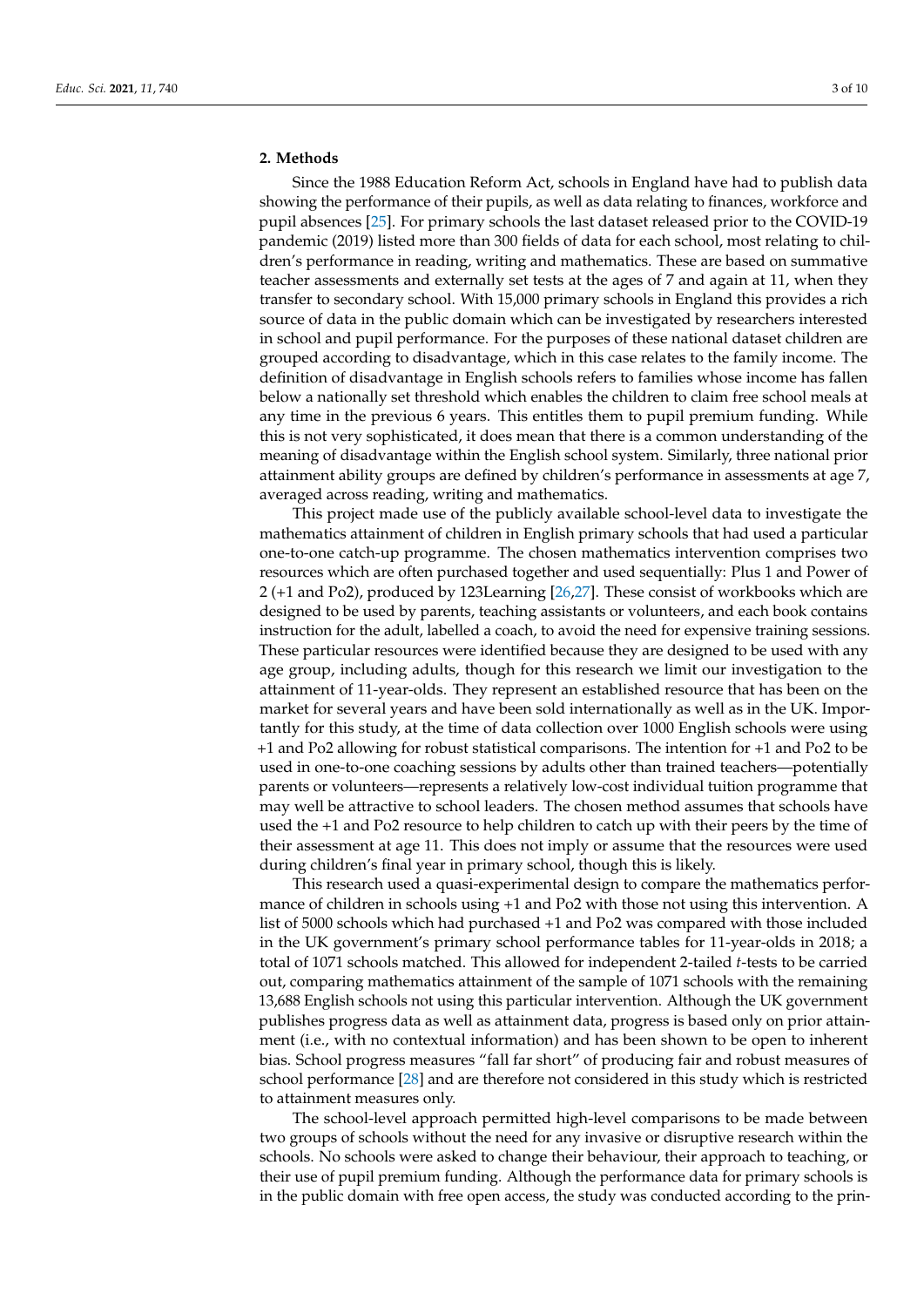ciples of the British Educational Research Association's ethical guidelines for educational research [\[29\]](#page-8-27) and was approved by the ethics committee of Nottingham Trent University.

#### **3. Results**

The result for the key headline indicators for mathematics are shown in Table [1.](#page-3-0) The first 6 lines of this table show the mean scaled scores for pupil groups in schools that have been using +1 and Po2, compared with the control group of all other schools. The scaled scores are based on externally set and marked tests which the children sit during the summer term of their final year in primary school. Raw scores from these tests are adjusted using a non-linear 80–120 scaling such that a score of 100 equates to the "expected standard" and a score of 110 or more is defined as a high score.

**Table 1.** Comparative performance measures for +1 and Po2 schools and all other schools.

<span id="page-3-0"></span>

| Row            | <b>Performance Measure</b>                                                                         | $Used +1$<br>and PO2?  | N           | Mean           | Significance <sup>1</sup> |        |
|----------------|----------------------------------------------------------------------------------------------------|------------------------|-------------|----------------|---------------------------|--------|
| 1              | Average scaled score in mathematics                                                                | No                     | 13,672      | 104.26         | 0.000                     |        |
|                |                                                                                                    | Yes                    | 1068        | 104.62         |                           |        |
| 2              | Average scaled score in mathematics for pupils with low                                            | $\overline{No}$        | 2842        | 94.2           | 0.235                     |        |
|                | prior attainment                                                                                   | Yes                    | 219         | 93.8           |                           |        |
| $\mathfrak{Z}$ | Average scaled score in mathematics for pupils with                                                | $\overline{No}$        | 12,975      | 102.7          | 0.065                     |        |
|                | medium prior attainment                                                                            | Yes                    | 1037        | 102.9          |                           |        |
| $\overline{4}$ | Average scaled score in mathematics for pupils with high<br>prior attainment                       | No                     | 10,409      | 109.9          | 0.019                     |        |
|                |                                                                                                    | Yes                    | 865         | 110.1          |                           |        |
| 5              | Average scaled score in mathematics for disadvantaged                                              | $\overline{No}$        | 8984<br>692 | 101.9<br>101.9 | 0.929                     |        |
|                | pupils                                                                                             | Yes<br>$\overline{No}$ | 8984        | 105.1          |                           |        |
| 6              | Average scaled score in mathematics for<br>non-disadvantaged pupils                                | Yes                    | 692         | 105.4          | 0.022                     |        |
|                |                                                                                                    |                        |             |                |                           |        |
| 7              | Percentage of pupils reaching the expected standard in<br>mathematics                              | No                     | 13,686      | 76.4%          | 0.002                     | **     |
|                |                                                                                                    | Yes                    | 1071        | 77.8%          |                           |        |
| 8              | Percentage of pupils with low prior attainment reaching<br>the expected standard in mathematics    | No                     | 2851        | 21.9%          | 0.217                     |        |
|                |                                                                                                    | Yes                    | 220         | 20.2%          |                           |        |
| 9              | Percentage of pupils with medium prior attainment<br>reaching the expected standard in mathematics | No                     | 12,988      | 73.9%          | 0.048                     |        |
|                |                                                                                                    | Yes                    | 1040        | 75.0%          |                           |        |
| $10\,$         | Percentage of pupils with high prior attainment reaching<br>the expected standard in mathematics   | No                     | 10,420      | 98.0%          | 0.952                     |        |
|                |                                                                                                    | Yes                    | 867         | 98.0%          |                           |        |
| 11             | Percentage of disadvantaged pupils reaching the expected<br>standard in mathematics                | No                     | 8995        | 65.1%          | 0.899                     |        |
|                |                                                                                                    | Yes                    | 695         | 65.2%          |                           |        |
|                | Percentage of non-disadvantaged pupils reaching the<br>expected standard in mathematics            | No                     | 8995        | $80.6\%$       |                           |        |
| 12             |                                                                                                    | Yes                    | 695         | 81.3%          | 0.226                     |        |
|                | Percentage of pupils achieving a high score in mathematics                                         | $\overline{No}$        | 13,686      | 23.1%          |                           | $**$   |
| 13             |                                                                                                    | Yes                    | 1071        | 24.8%          | 0.000                     |        |
|                | Percentage of pupils with low prior attainment achieving a                                         | No                     | 2851        | 1.1%           | 0.038                     |        |
| 14             | high score in mathematics                                                                          | Yes                    | 220         | 0.7%           |                           |        |
| 15             | Percentage of pupils with medium prior attainment                                                  | No                     | 12,988      | 10.5%          | 0.172                     |        |
|                | achieving a high score in mathematics                                                              | Yes                    | 1040        | 11.0%          |                           |        |
| $16\,$         | Percentage of pupils with high prior attainment achieving                                          | $\overline{No}$        | 10,420      | 53.8%          | 0.017                     | $\ast$ |
|                | a high score in mathematics                                                                        | Yes                    | 867         | 55.7%          |                           |        |
| 17             | Percentage of disadvantaged pupils achieving a high score                                          | No                     | 8995        | 13.8%          | 0.872                     |        |
|                | in mathematics                                                                                     | Yes                    | 695         | 13.7%          |                           |        |
| 18             | Percentage of non-disadvantaged pupils achieving a high                                            | $\overline{No}$        | 8995        | 26.5%          | 0.024                     |        |
|                | score in mathematics                                                                               | Yes                    | 695         | 27.7%          |                           |        |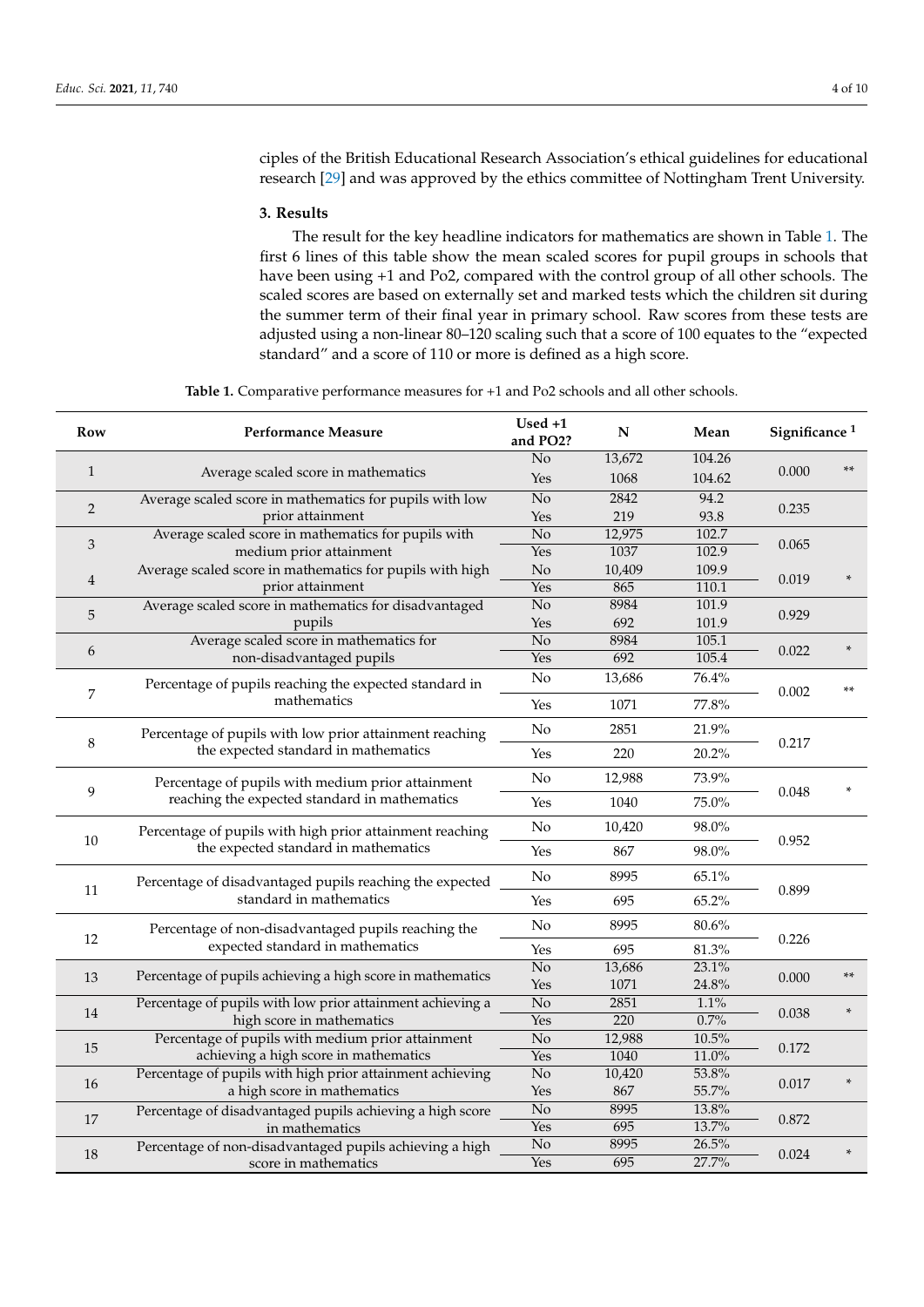| Row | Performance Measure                                                                      | $Used +1$<br>and PO2? | N      | Mean     | Significance <sup>1</sup> |        |
|-----|------------------------------------------------------------------------------------------|-----------------------|--------|----------|---------------------------|--------|
| 19  | Percentage of pupils reaching the expected standard in<br>mathematics teacher assessment | No                    | 13.688 | $80.1\%$ | 0.000                     | $***$  |
|     |                                                                                          | Yes                   | 1071   | 81.5%    |                           |        |
| 20  | Percentage of pupils absent from or not able to access the                               | N <sub>o</sub>        | 13,686 | $0.38\%$ | 0.082                     |        |
|     | test in mathematics                                                                      | Yes                   | 1071   | $0.32\%$ |                           |        |
| 21  | Percentage of pupils absent or disapplied in mathematics                                 | $\rm No$              | 13,688 | 0.16%    | 0.042                     | $\ast$ |
|     | teacher assessment                                                                       | Yes                   | 1071   | $0.12\%$ |                           |        |

**Table 1.** *Cont*.

<sup>1</sup> Key:  $* = 95\%$  confidence limit.  $** = 99\%$  confidence limit.

Lines 7–12 show the percentage of children in various groups that have reached the government-defined expected level in mathematics at the age of 11, averaged across the sample schools which use +1 and Po2, and also the mean for the national comparator schools. Similarly lines 13–18 shows the percentages of children achieving a high score on the tests.

In addition to the tests, a classroom-based summative teacher assessment is carried out during the last term of primary education. Line 19 of Table [1](#page-3-0) shows the percentage of children achieving the expected standard in the teacher assessment; in the national performance tables this is not broken down into performance of different groups of children. The last two lines of the table show the percentages of children absent from the tests and the teacher assessment, respectively.

#### **4. Discussion**

#### *4.1. Scaled Scores*

We can say with some certainty that the mean aggregated scaled score for mathematics is higher for those schools using +1 and Po2 than it is for all other schools (>99% confidence). The magnitude of the difference between the means is relatively small at less than one point (0.35), and a superficial analysis of effect size using Cohen's *d* [\[30\]](#page-9-0) might lead to a conclusion that the effect is unimportant (in this case  $d = 0.12$ ). However, we would do well to learn from the medical community that "effect size is not omnipotent" [\[31\]](#page-9-1) and note that a simplistic interpretation of effect size could mask a profound educational impact on individuals—comparable with estimates of clinical impact in the medical world [\[32\]](#page-9-2).

By way of illustration, consider two schools of 100 pupils, where the average scaled score for the first school is 104.00. If the average scaled score for the second school is 104.35, and for the sake of argument the difference is due to the performance of five children, those children must each score 7 additional points to generate this effect size. This would take them above the threshold for high performance and would represent important learning gains over and above their peers if it were generated by a specific intervention. School leaders might well consider such an intervention worth investment, even though, statistically, the effect size is small. Those schools that purchased +1 and Po2 did so in modest quantities: an average of nine and eleven books, respectively, totalled over 4 years. This compares with a mean cohort size of 40 pupils, so it seems reasonable to assume that they are using the resources with less than 10% of the cohort. We cannot make assumptions about cause and effect on the basis of this measure alone, but if the statistically significant advantage seen by the +1 and Po2 schools were driven either fully or partially by the intervention then it would appear that the one-to-one support may be having an important impact on a small number of pupils.

The other mean scaled scores in Table [1](#page-3-0) give a breakdown of the pupil cohorts by low, medium and high prior attainment (as defined by UK government), and also by disadvantage (where pupils in receipt of the pupil premium funding is used as a proxy indicator for disadvantage). These scores show smaller differences, with only pupils with a high prior attainment and those who are not disadvantaged showing a statistically significant benefit in the +1 and Po2 schools (to 95% confidence limit). Note that the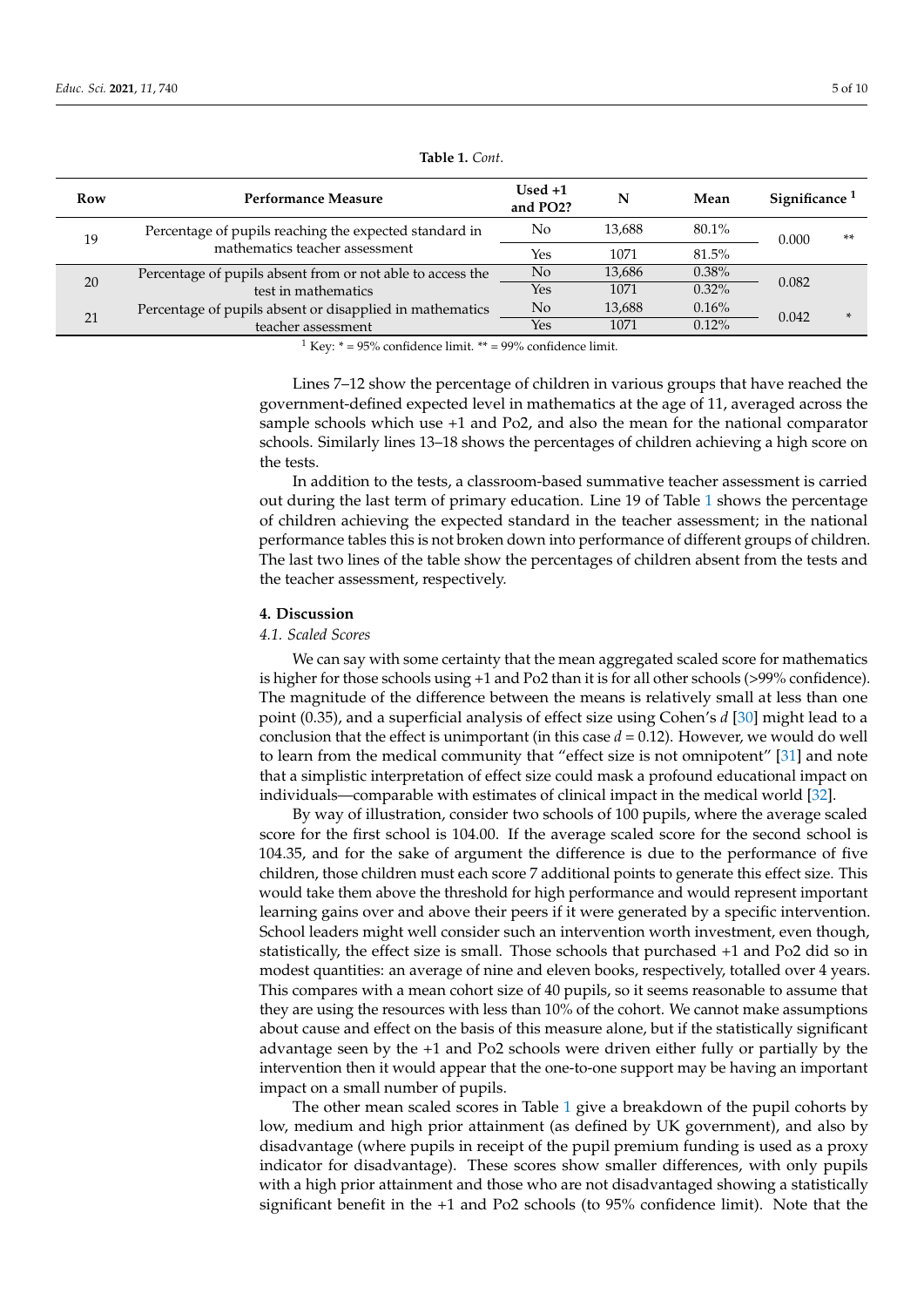number of schools included in the samples are lower in these measures because data for groups with small numbers of children is suppressed at source to prevent individuals being identified. Given that the +1 and Po2 resources are targeted at children who have fallen behind in their numeracy development it would be unlikely that they have been used to secure improved scores for those children with high prior attainment, and it seems reasonable to infer that this is due to an alternative stimulus. Conversely, +1 and Po2 schools might be disappointed that the performance of low prior achieving children has not been enhanced by the intervention, although suppression of data means that almost 4/5 of +1 and Po2 schools have been excluded from the sample for this measure.

#### *4.2. Expected Standards*

The basic headline performance measure for mathematics in English primary schools is the percentage of children achieving the expected standard. From line 7 of Table [1](#page-3-0) we can see that this is 1.4 percentage points higher for +1 and Po2 schools than it is for all other schools (99% confidence limit). A similar difference is confirmed by the figures in line 19 which show the percentages of children achieving expected standard in the teacher assessment. This is hugely important for school leaders: a difference of 1% at this level places a school 400 places higher in the national league tables. While this might raise questions about the validity of the league tables, the pragmatic reality is that such tables are used by politicians and public to make judgements about schools, and again a small but statistically significant effect could be of critical importance to a school.

Lines 8–12 in Table [1,](#page-3-0) which break down the expected progress measure by pupil groups, suffer from the suppression of large quantities of data due to small numbers, such that it is not possible to determine exactly which groups of children contributed to the expected standards figure. However, the percentage for pupils with medium prior attainment is higher for +1 and Po2 schools (95% confidence), and this middle group is perhaps where the biggest difference might be expected. The +1 and Po2 intervention is designed as a catch-up programme for children whose progress has slowed in mathematics, and a successful intervention here should enable those children who are only a little behind to cross the expected progress threshold. No differences are seen for the children with low and high prior attainment, and there is no difference when stratified by disadvantage.

#### *4.3. High Scores*

Turning our attention to the percentage of children achieving high scores in mathematics, we can see from line 13 that +1 and Po2 schools outperform others by 1.7 percentage points (99% confidence). This is perhaps surprising: the +1 and Po2 programme would not be expected to raise the attainment above the high score threshold. It is more likely that those schools investing in +1 and Po2 are also using additional strategies to support more able children and are seeing the benefits of this in their results.

The breakdown by prior attainment and disadvantage (Table [1,](#page-3-0) lines 14–18) poses some intriguing questions. This shows that the +1 and Po2 schools enable a greater proportion of more able children to achieve a high score than others (95% confidence, line 16). It is unlikely that this is due to a catch-up intervention, and supports the suggestion above that these schools are not just investing in children who have fallen behind, but have also identified ways to stretch their more able pupils. Line 14 of Table [1](#page-3-0) shows that +1 and Po2 schools see fewer low ability pupils achieving a high score than comparison schools. Though the sample size is smaller due to data suppression, the difference is nonetheless statistically significant (95% confidence). This might suggest that they are supporting basic numeracy, but using a method that puts an artificial ceiling on the higher levels of achievement. We note, however, that the numbers here are very small and the difference will amount to just one child in a cohort.

Considering the difference between disadvantaged and more affluent pupils, the results show that the percentage of non-disadvantaged pupils achieving high scores is higher in +1 and Po2 schools than in others (line 18, 95% confidence). Again, this is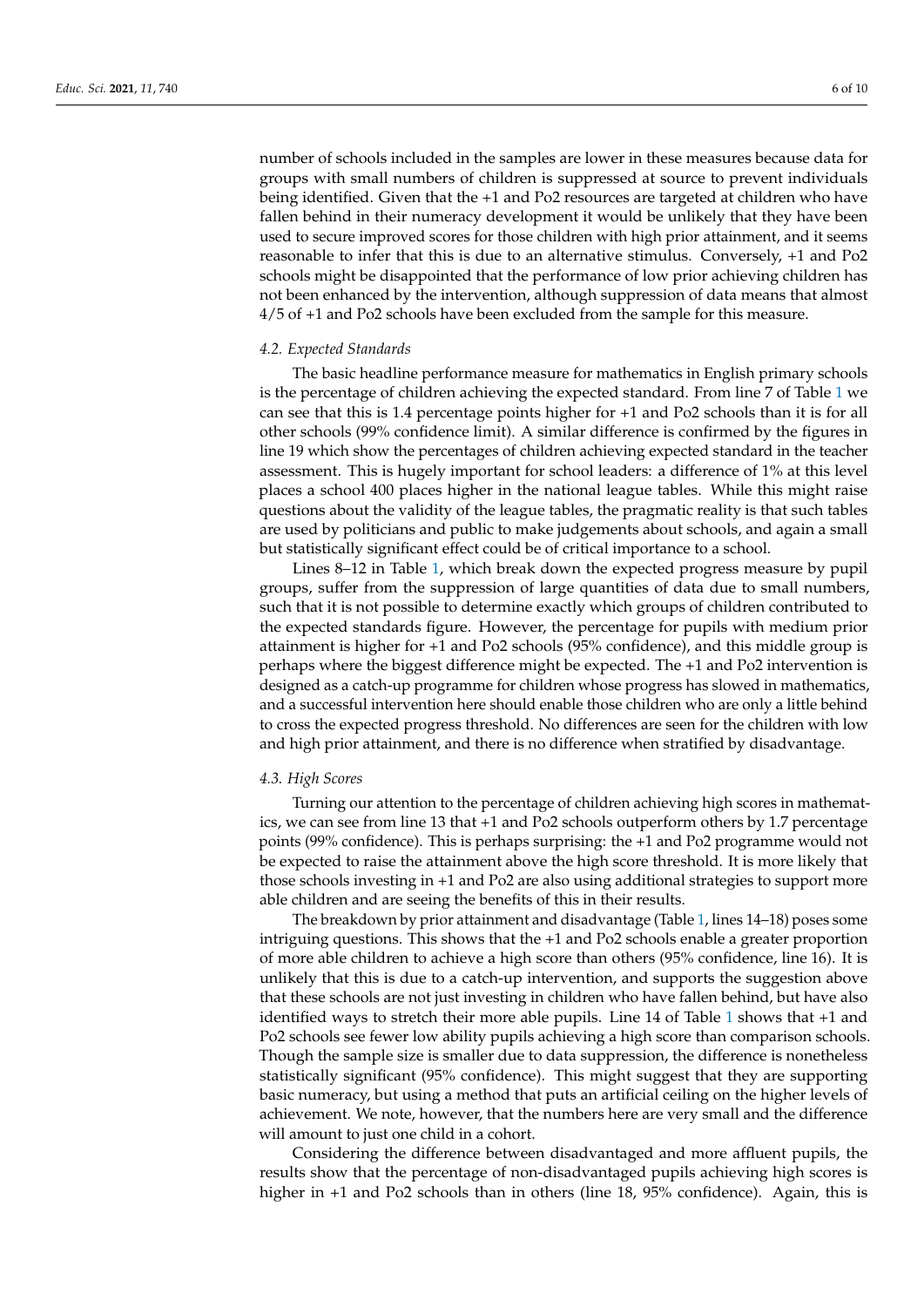unlikely to be related to +1 and Po2, and is more likely to be caused by a strategy for higher achieving children, albeit an approach that appears to have a disproportionate effect for more affluent families.

#### *4.4. Absent and Disapplied*

The last two lines of Table [1](#page-3-0) give some information about those pupils who were absent from or unable to access the tests, and those who were absent for or disapplied from the National Curriculum teacher assessment. In this case the term "unable to access" means either that the pupils were not entered because their work indicated they would not have been able to complete the tests, or that they attempted the test but did not achieve enough raw marks to meet the threshold for scaling. While there is no evidence of a difference in test performance between +1 and Po2 schools and others, it can be seen that the percentage of pupils absent or disapplied in the teacher assessments is lower in the +1 and Po2 schools (line 21, 95% confidence). The term disapplication refers to withdrawal from the content of the National Curriculum for mathematics, and is usually applied to children with particular needs for whom the National Curriculum content is deemed by the school to be inappropriate or inaccessible.

This difference indicates that in schools using +1 and Po2 more children are able to be involved in the national teacher assessments. Anecdotally, teachers say that using +1 and Po2 gives children more confidence in their mathematics ability, and this may lie behind the measurable difference. As with previous data, although the number of children involved is small, the difference between being disapplied and excluded from the National Curriculum, or included in the National Curriculum teaching and assessment, is a profound one that can have long lasting implications throughout the period of secondary education.

#### **5. Conclusions**

This exploratory school-level analysis suggests that in this particular instance, the use of a one-to-one mathematics catch-up intervention has the potential to lift some pupils above the threshold for expected progress. The data for pupils with low prior attainment is inconclusive, and there may be a danger that schools have focused their efforts on pupils close to the performance threshold in order to ensure that the school-level headline figures are enhanced. Such "performance-maximising behaviour" [\[33\]](#page-9-3) was certainly found to be a problem in the early years of secondary school performance tables in England, where dysfunctional effects were caused by schools concentrating on the targets defined by the neoliberal system at the expense of other important objectives [\[34\]](#page-9-4). At that time school leaders confessed to targeting resources towards borderline pupils who could potentially boost a pivotal indicator [\[35\]](#page-9-5). The introduction of progress measures into the accountability framework was described by headteachers as a "step forward" [\[36\]](#page-9-6) and potentially mitigates against dysfunctional behaviour, although progress measures are not well understood by the general public—to the extent that the UK government had to publish explanatory notes for parents [\[37\]](#page-9-7)—so attainment measures are always likely to carry more weight and may take priority for school leaders.

This study is limited by using only school-level data, and further study is required to examine at pupil level how effective the +1 and Po2 publications are in helping children to catch up with their peers and national expectations. Ideally this would be in the form of a large-scale study conducted as a randomised control trial (RCT) with the potential to control for selection bias and alternative effects, and provide strong counterfactuals to infer causation [\[38,](#page-9-8)[39\]](#page-9-9). RCTs in education remain controversial among the academic community [\[40\]](#page-9-10) but in practice they are commonly used and can provide considerable insight into the benefit of a particular intervention despite being somewhat intrusive in nature [\[41\]](#page-9-11). In addition to a quantitative study it would also be beneficial to carry out a qualitative investigation into how the products are actually used in schools.

The intention of the publishers of +1 and Po2 is that the workbooks are used by children, supported on a one-to-one basis by adults other than teachers, and it is this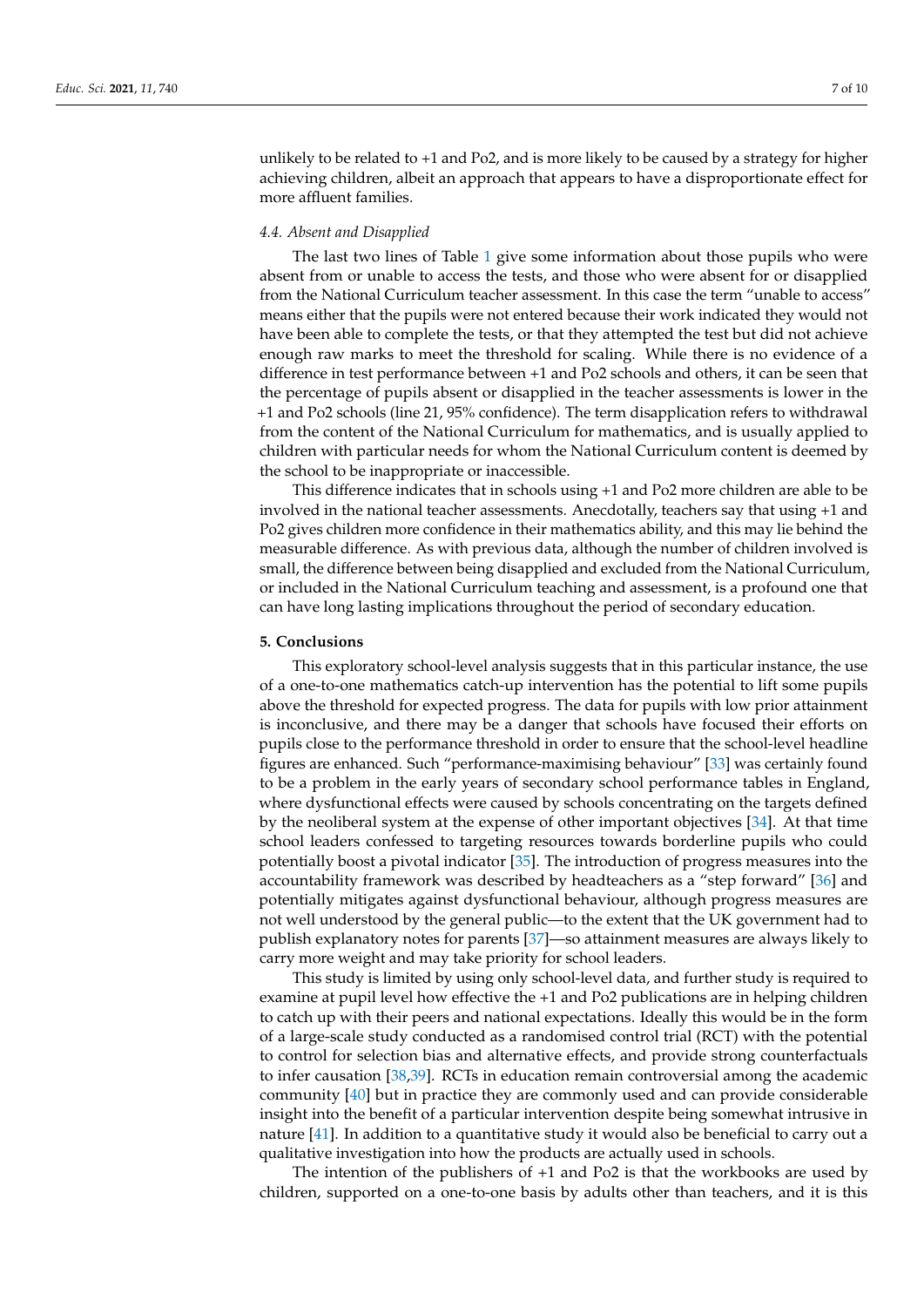feature which might make the resource attractive to schools which cannot afford to free up teachers for one-to-one tuition. In principle there could be zero personnel costs for a school if it were to use volunteers or parents (or indeed, peers) as the coaches for +1 and Po2, making it extremely cost effective if it produces learning gains. We cannot tell how the schools in this study used the workbooks, but it would be fair to assume that they did not pay qualified teachers for one-to-one tuition as their resources would not stretch to this. Whatever the qualifications and expertise of the coaches, it would indeed be surprising if a one-to-one coaching model did not bear some fruit, whichever resource or programme is employed. Having demonstrated the potential for learning gains in this small study, a future study would benefit not just by comparing the progress of children using +1 and Po2 with all other children, but by comparing with those using another one-to-one mathematics support package. This would help to identify the contribution made specifically by +1 and Po2, compared with improvements due to one-to-one tuition generally.

The suggestion from this analysis that +1 and Po2 have made the prescribed National Curriculum teacher assessments in mathematics more accessible for pupils is important. Teachers may feel that if an intervention builds confidence it will be worth investment, even if it does not generate learning gains in and of itself. It has been shown that children's attainment in the primary classroom is influenced by their self-confidence, and in a virtuous circle improved attainment builds confidence further [\[42\]](#page-9-12). Test anxiety is a learned phenomenon experienced by children as young as 7 [\[43\]](#page-9-13) and may relate to both tests and teacher assessments, especially if children perceive that there are high personal stakes, as they frequently do with National Curriculum assessments [\[44\]](#page-9-14). This is not a problem confined to the UK but applies wherever there are regular testing regimes—one American study describes test anxiety in school children as a national epidemic [\[45\]](#page-9-15). While a lack of confidence in mathematics is not the same as general test anxiety, an intervention that builds confidence in children such that the least able have the opportunity to demonstrate success in assessments must be of some benefit. This study focuses on the potential to accelerate learning for 11-year-olds in primary schools, though the +1 and Po2 resources are marketed for any age group, including adults. With some researchers reporting very high proportions of mathematics anxiety among adults in various developed countries [\[46\]](#page-9-16) the use of a simple one-to-one coaching model to build confidence should be seen as the potential to transform lives and contribute to economic prosperity for adults as well as children: Gross et al. estimate a 19:1 return on investment in a similar programme [\[47\]](#page-9-17).

This preliminary study would appear to be particularly prescient, as it used data from immediately before the coronavirus pandemic which slowed children's progress in mathematics and other subjects worldwide. Around the globe school leaders will be seeking cost effective catch-up programmes which can help to get their pupils back on track. The principle that one-to-one tuition can help children catch up is one that is accepted by policymakers, who may direct funding towards it, and the notion of using adults other than teachers as coaches will undoubtedly resonate with school leaders. Further research into one-to-one tuition for accelerating learning in mathematics in particular is essential, and qualitative studies might help to understand who the users of this resource are, to what extent they might be considered coaches, and the nature of the coaching in practice.

**Funding:** This research received no external funding.

**Institutional Review Board Statement:** This study was conducted according to the principles of the British Educational Research Association's ethical guidelines for educational research [\[29\]](#page-8-27) and was approved by the ethics committee of Nottingham Trent University (application number 2020/48, 25 February 2020).

**Informed Consent Statement:** Not applicable: data is at school level and is in the public domain.

**Data Availability Statement:** School-level data supporting this work can be found on the UK government website: <https://www.compare-school-performance.service.gov.uk/download-data> (accessed on 12 November 2021).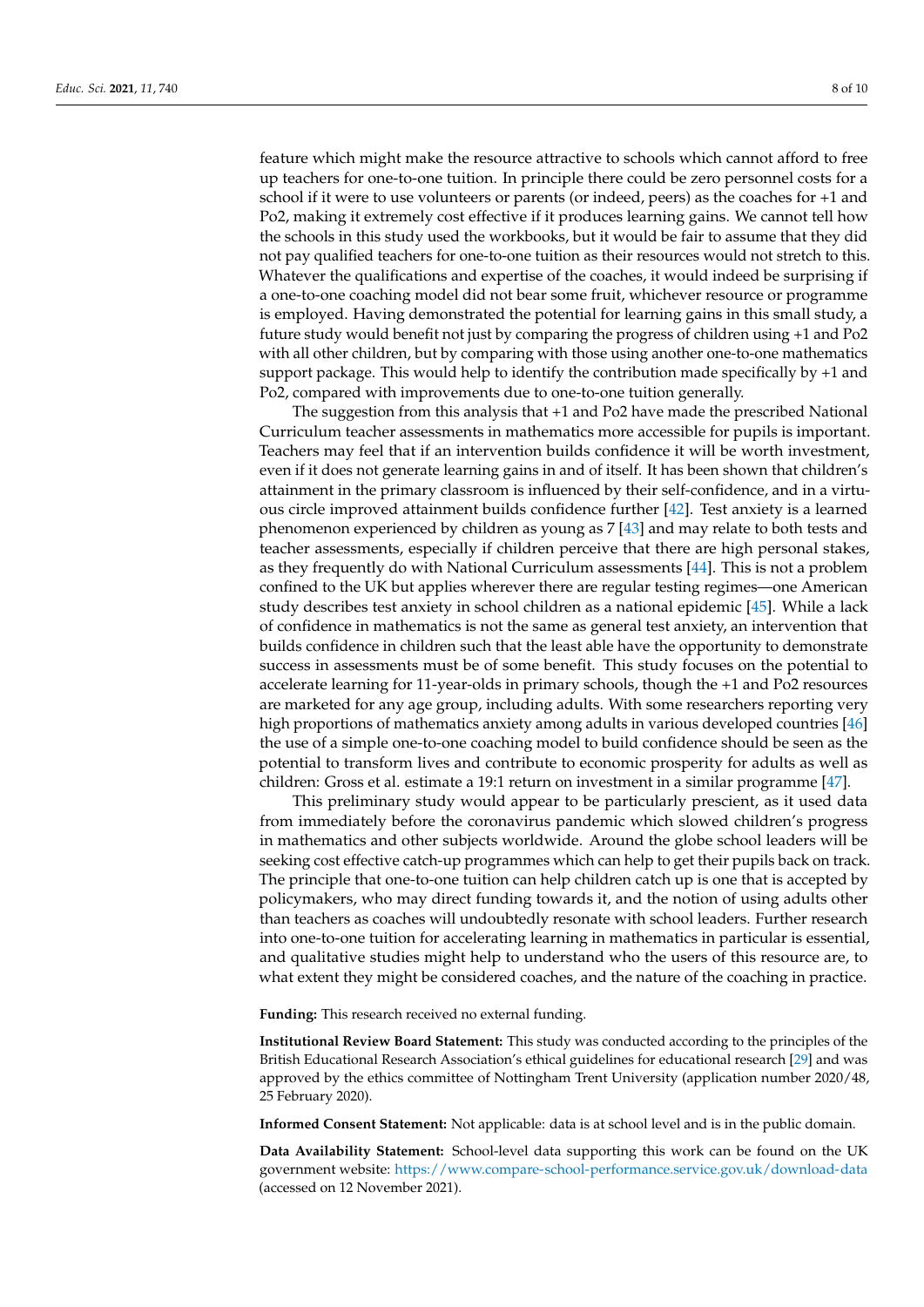**Acknowledgments:** I am indebted to Rachel Harding, whose painstaking work allowed us to match DfE school performance data with over 1000 English schools that had purchased +1 and Po2. Andrew Clapham and Carrie Paechter provided invaluable assistance in designing this study, and David Sharp of 123Learning supplied data relating to +1 and Po2 schools. I acknowledge the insights of the reviewers, whose comments have helped to improve this paper.

**Conflicts of Interest:** The author declares no conflict of interest.

#### **References**

- <span id="page-8-0"></span>1. Ahmed, M. A Case Study on the Development of Adult Language, Literacy and Numeracy Skills. *EAI Endorsed Trans. E-Learn.* **2020**, *6*, 1–6. [\[CrossRef\]](http://doi.org/10.4108/eai.30-10-2018.159602)
- 2. Windisch, H.C. *Adults with Low Literacy and Numeracy Skills: A Literature Review on Policy Intervention*; OECD Education Working Papers No. 123; OECD Publishing: Paris, France, 2015. [\[CrossRef\]](http://doi.org/10.1787/5jrxnjdd3r5k-en)
- <span id="page-8-1"></span>3. OECD. OECD Skills Outlook 2013: First Results from the Survey of Adult Skills; OECD Publishing: Paris, France, 2013. [\[CrossRef\]](http://doi.org/10.1787/9789264204256-en)
- <span id="page-8-2"></span>4. OECD. *Skills Matter: Additional Results from the Survey of Adult Skills*; OECD Skills Studies; OECD Publishing: Paris, France, 2019. [\[CrossRef\]](http://doi.org/10.1787/1f029d8f-en)
- <span id="page-8-3"></span>5. Evans, J.; Yasukawa, K.; Mallows, D.; Creese, B. Numeracy skills and the numerate environment: Affordances and demands. *Adults Learn. Math. Int. J.* **2017**, *12*, 17–26.
- <span id="page-8-4"></span>6. Paccagnella, M. *Literacy and Numeracy Proficiency in IALS, ALL and PIAAC*; OECD Working Paper No. 142; OECD Publishing: Paris, France, 2016.
- <span id="page-8-5"></span>7. Carpentieri, J.D. The evolution of evidence problems in adult literacy and numeracy: How did we get into the current impasse and how can we get out of it? *Int. J. Lifelong Educ.* **2019**, *38*, 644–656. [\[CrossRef\]](http://doi.org/10.1080/02601370.2019.1692256)
- <span id="page-8-6"></span>8. Geary, D.C. Consequences, characteristics, and causes of mathematical learning disabilities and persistent low achievement in mathematics. *J. Dev. Behav. Pediatrics* **2011**, *32*, 250–263. [\[CrossRef\]](http://doi.org/10.1097/DBP.0b013e318209edef) [\[PubMed\]](http://www.ncbi.nlm.nih.gov/pubmed/21285895)
- <span id="page-8-7"></span>9. Litster, J. *The Impact of Poor Numeracy Skills on Adults. Research Review*; NRDC and IoE: London, UK, 2013.
- <span id="page-8-8"></span>10. Martin, R.; Hodgson, H.; Maloney, A.; Rayner, I. *Cost of Outcomes Associated with Low Levels of Adult Numeracy in the UK*; Pro Bono Economics & National Numeracy: London, UK, 2014.
- <span id="page-8-9"></span>11. Vorhaus, J.; Litster, J.; Frearson, M.; Johnson, S. *Review of Research and Evaluation on Improving Adult Literacy and Numeracy Skills*; BIS Research Paper No. 61; BIS: London, UK, 2011.
- <span id="page-8-10"></span>12. Further Education Trust for Leadership. *Skills for Life: A New Strategy for English, Maths, ESOL and Digital*; FETL: London, UK, 2021.
- <span id="page-8-11"></span>13. Walberg, H.J.; Tsai, S.L. Matthew effects in education. *Am. Educ. Res. J.* **1983**, *20*, 359–373.
- <span id="page-8-12"></span>14. Field, A.P.; Evans, D.; Bloniewski, T.; Kovas, Y. Predicting mats anxiety from mathematical achievement across the transition from primary to secondary education. *R. Soc. Open Sci.* **2019**, *6*, 191459. [\[CrossRef\]](http://doi.org/10.1098/rsos.191459)
- <span id="page-8-13"></span>15. Brown, M.; Bibby, T.; Johnson, D.C. Turning our attention from the what to the how: The National Numeracy Strategy. *Br. Educ. Res. J.* **2000**, *26*, 457–471. [\[CrossRef\]](http://doi.org/10.1080/713651570)
- <span id="page-8-14"></span>16. Gross, J. Supporting children with gaps in their mathematical understanding: The impact of the National Numeracy Strategy (NNS) on children who find mathematics difficult. *Educ. Child Psychol.* **2007**, *24*, 146–156.
- <span id="page-8-15"></span>17. Anders, Y.; Rossbach, H.; Weinert, S.; Ebert, S.; Kuger, S.; Lehrl, S.; von Maurice, J. Home and preschool learning environments and their relations to the development of early numeracy skills. *Early Child. Q.* **2012**, *27*, 231–244. [\[CrossRef\]](http://doi.org/10.1016/j.ecresq.2011.08.003)
- <span id="page-8-16"></span>18. Denton, K.; West, J. Children's reading and mathematical achievement in kindergarten and first grade. *Educ. Stat. Q.* **2002**, *4*, 19–26.
- <span id="page-8-17"></span>19. Copeland, J. A critical reflection on the reasoning behind, and effectiveness of, the application of the Pupil Premium Grant within primary schools. *Manag. Educ.* **2019**, *33*, 70–76. [\[CrossRef\]](http://doi.org/10.1177/0892020618781234)
- <span id="page-8-18"></span>20. Ladd, H.; Fiske, E. Weighted student funding in the Netherlands: A model for the U.S.? *J. Policy Anal. Manag.* **2011**, *30*, 470–498. [\[CrossRef\]](http://doi.org/10.1002/pam.20589)
- <span id="page-8-19"></span>21. Clark, J.; Roy Das, S.; Menclova, A. Evaluating the effectiveness of school funding and targeting different measures of student disadvantage: Evidence from New Zealand. *Econ. Rec.* **2017**, *93*, 576–599. [\[CrossRef\]](http://doi.org/10.1111/1475-4932.12354)
- <span id="page-8-20"></span>22. Morris, R.; Dobson, G. Spending the pupil premium: What influences leaders' decision-making? *Educ. Manag. Adm. Leadersh.* **2021**, *49*, 284–302. [\[CrossRef\]](http://doi.org/10.1177/1741143220905062)
- <span id="page-8-21"></span>23. EEF. One to One Tuition. Teaching & Learning Toolkit 2018. Available online: [https://educationendowmentfoundation.org.uk/](https://educationendowmentfoundation.org.uk/evidence-summaries/teaching-learning-toolkit/one-to-one-tuition/) [evidence-summaries/teaching-learning-toolkit/one-to-one-tuition/](https://educationendowmentfoundation.org.uk/evidence-summaries/teaching-learning-toolkit/one-to-one-tuition/) (accessed on 30 August 2021).
- <span id="page-8-22"></span>24. DfE. *Literacy and Numeracy Catch-Up Strategies*; OGL: London, UK, 2018.
- <span id="page-8-23"></span>25. Leckie, G.; Goldstein, H. The evolution of school league tables in England 1992–2016: 'Contextual value-added', 'expected progress' and 'progress 8'. *Br. Educ. Res. J.* **2017**, *43*, 193–212. [\[CrossRef\]](http://doi.org/10.1002/berj.3264)
- <span id="page-8-24"></span>26. Sharp, D.J. *Plus 1: The Introductory Coaching System for Maths Success*; 123Learning: Nottingham, UK, 2005.
- <span id="page-8-25"></span>27. Sharp, D.J. *Power of 2: The Introductory Coaching System for Maths Success*; 123Learning: Nottingham, UK, 2005.
- <span id="page-8-26"></span>28. Perry, T. English Value-Added Measures: Examining the Limitations of School Performance Measurement. *Br. Educ. Res. J.* **2016**, *42*, 1056–1080. [\[CrossRef\]](http://doi.org/10.1002/berj.3247)
- <span id="page-8-27"></span>29. BERA. *Ethical Guidelines for Educational Research*, 4th ed.; BERA: London, UK, 2018.